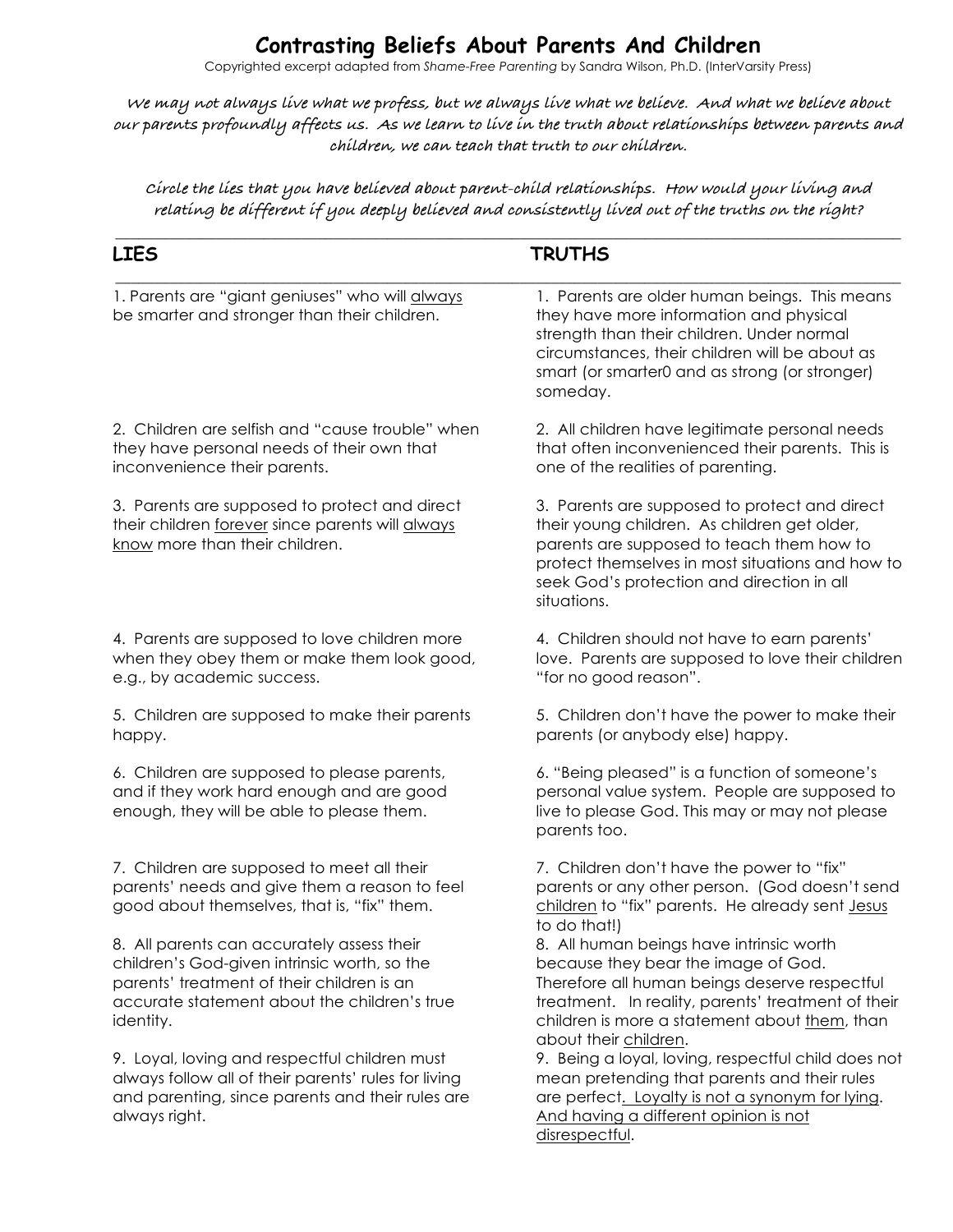## **Snapshots of Shame-Free Parenting**

Adapted from Shame-Free Parenting (IVP, 1992) by Sandra D. Wilson, Ph. D.

#### **SNAPSHOT #1 – BEHAVIOR AS BEHAVIOR OR AS IDENTITY**

Shame-bound parents expect themselves and their children to be perfect and problem-free; therefore, any behavior that suggests imperfection may trigger an outburst of parental disappointment along with prophecies of future failure. The chart below shows how this might look. It also depicts how more Shame-free parents might respond. In addition, it shows the messages children are likely to receive about themselves based on their parents' words and attitudes.

| Behavior as Identity (with a first-grade child)     | Behavior as Behavior (with a first-grade child)               |
|-----------------------------------------------------|---------------------------------------------------------------|
| "Oh, great, now look what you did. You are always   | "Oh dear, there goes the milk. Paper towels                   |
| so clumsy and careless."                            | will soak that up in a jiffy."                                |
| Message: I am a clumsy and careless person.         | Message: Paper towels are good for cleaning up milk.          |
| With a Senior-High Child                            | With a Senior-High Child                                      |
| "Can't you ever say anything that makes sense?      | "I'm not sure I understand exactly what you're saying, let    |
| Where in the world did you get such a stupid idea   | if I agree with you. But I can tell this is important to you, |
| anyway? Certainly, not from anyone in this family!  | so, run it by me again."                                      |
| Don't let me hear any more of your harebrained      |                                                               |
| opinions around here, Mr. Know-It-All."             | Message: My ideas are important and                           |
| Message: My ideas don't make sense and I am stupid. | respected, even when they differ from those                   |
| My ideas are dangerous when they differ from those  | of my folks. It's safe to learn to think for myself.          |
| of my folks.                                        |                                                               |

#### **SNAPSHOT #2 – CONTRASTING APPROACHES TO RELEASEING OUR CHILDREN**

Shame-bound parents often press their children into roles designed to make the parents feel loved and/or powerful. These parents typically give their children strings instead of wings, i.e., they try to keep them serving the insecure parents' needs instead of helping children grow-up into greater personal responsibility. The following chart contrasts these approaches and gives an example of each. Remember: increasingly grace-full parents give wings, not strings.

| <b>Shame-bound Approach Giving Strings</b>                 | <b>Grace-Full Attitude Giving Wings</b>                   |
|------------------------------------------------------------|-----------------------------------------------------------|
| Underlying Belief: Children show that they love their      | Underlying Belief: Parents should love their children and |
| parents by staying "grown down" and taking                 | give them wise guidance to help them grow into a          |
| responsibility for their parents' happiness so parents     | gradually increasing sense of personal responsibility.    |
| won't feel lonely or have to take responsibility for their | (Ideally, under the lordship of Jesus Christ.)            |
| own happiness.                                             |                                                           |
| Dominant Attitude: I meet my personal needs as much        | Dominant Attitude: I do my present parenting tasks        |
| as possible by keeping my children dependent on me         | as well as possible while trying to prepare myself and my |
| so that I can feel loved, needed, and/or powerful.         | children for upcoming developmental changes.              |
| An Example of Strings: When my trustworthy teen            | An Example of Wings: When my teen consistently            |
| asks to spend Spring break with a close friend and         | demonstrates trustworthiness, I grant his/her request to  |
| family, I tell my child he/she is much too young           | spend Spring break at the beach with a close friend and   |
| and imply s/he is very selfish for wanting to              | the friend's family.                                      |
| "abandon" me.                                              |                                                           |
|                                                            |                                                           |

#### **SNAPSHOT #3 – SEPARATING FALSE FROM TRUE PARENTING GUILT.**

| <b>Examples of False Parenting Guilt</b>                 | <b>Examples of True Parenting Guilt</b>                                                                                    |
|----------------------------------------------------------|----------------------------------------------------------------------------------------------------------------------------|
| 1. Not being a perfect parent.                           | 1. My alcohol abuse causing fetal alcohol syndrome in<br>my child.                                                         |
| 2. Not being able to 'fix' my parents to they can be     | 2. Failing to protect my child from my spouse's physical                                                                   |
| the good grandparents I want them to be.                 | abuse so I can avoid facing my spouse's anger.                                                                             |
| 3. Not automatically knowing about child<br>development. | 3. Allowing my child to ride with my intoxicated parent<br>in order to keep them from "causing a problem" in my<br>family. |
|                                                          | (Being more of a child to my parents than a parent to<br>my child.)                                                        |

Repeated large doses of truth will eventually cure false guild. But that still leaves parents with painful symptoms of *true* guilt and the fatal disease underlying it. The Bible calls that disease sin, and tells us that God provided the perfect remedy in Jesus Christ. If you've never done it, now is the time to commit your life to Jesus. If you have done that already, you know that doesn't mean you automatically become a perfect person or parent. That reality underscores the hope implicit in my favorite Bible verse. Jonah 3:1 says, "the word of the LORD came to Jonah a second time." Over the years I've relied repeatedly on God's grace-filled second times, and so can you. Admit your mistakes. Seek resources to help you change. Ask God to forgive you and to fill you with His word of hope another "second time". Then trust Him to empower you to live and to parent for His Glory.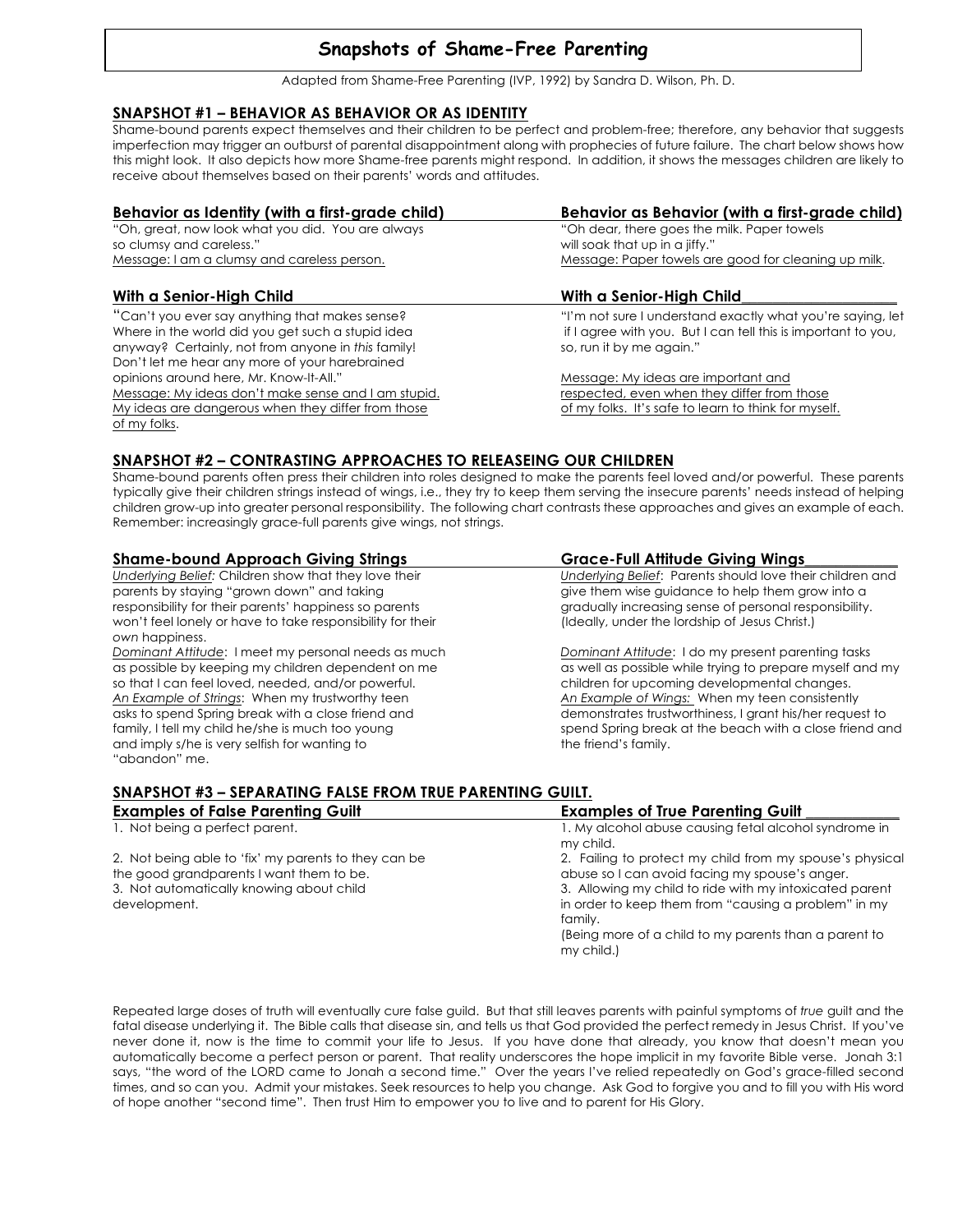## **Contrasting Impaired Human Parents With Our Heavenly Parent**

*Adapted from Into Abba's Arms* by Sandra D. Wilson, Ph.D. (Tyndale House)

The first three numbers in the left column describe experiences that are often part of performance-oriented, shame-based families. Numbers four through six list some traits common to those raised in these families. The right column highlights corresponding differences in God and in His ways with His children.

In the column on the left, circle the experiences and traits you identify as part of your childhood or adult life. How would your living and relating to God and to others be different if you deeply believed, personally experienced, and consistently lived out of the truths described in the column on the right?

| OUR IMPARED HUMAN PARENTS                                                                                                                                                                          | OUR PERFECT HEAVENLY PARENT                                                                                                                                                                                                   |
|----------------------------------------------------------------------------------------------------------------------------------------------------------------------------------------------------|-------------------------------------------------------------------------------------------------------------------------------------------------------------------------------------------------------------------------------|
| 1) Unrealistic expectations: e.g., expecting a child of 6 to act 12,<br>or acting shocked when a child does not behave or perform perfectly.                                                       | 1) God knows our limitations, so He has no unrealistic<br>expectations (Ps. 103:13-14). And Jesus "knew what<br>was in man." (John 2:25).                                                                                     |
| 2) An External focus and performance orientation to life<br>is modeled by parents and learned by children.                                                                                         | 2) God consistently emphasizes in internal perspective<br>by focusing on the condition of our hearts. E.g., see<br>1 Sam. 16:7, Pro. 4:23, Joel 2:13, Mark 7:21-23.                                                           |
| 3) Emotional Abandonment, i.e., hands-on abuse, or parents<br>withdraw affection/tenderness because a child disappoints their<br>expectations or because they're incapable of emotional closeness. | 3) God promises He will never abandon His children<br>even if their earthly parents do. See Ps. 27:10. And<br>Jesus, our Emmanuel, i.e., God with us (Matt. 1:23),<br>promises He will not leave us as orphans in John 14:18. |
| 4) A Sense of Shame, i.e., believing that "I have a hopelessly<br>fatal flaw that others don't have."                                                                                              | 4) God sees all of us as equally sinful. See Rom. 3:23.<br>The gospel is so democratic; it says we're all a mess!                                                                                                             |
| 5) Attempts to earn acceptance, approval and love. I.e. shift<br>from BEING to DOING as the basis for establishing and maintaining<br>relationships.                                               | 5) God repeatedly tells His children that He relates to<br>them not because of their good deeds, but because of<br>His unearned love and mercy. (See Romans 5:8).                                                             |
| 6) Feelings of never being full accepted by loved authority figures<br>(parents, etc.) because nothing is ever quite good enough.                                                                  | 6) God fully accepts us "in (His) Beloved (Son)"<br>according to Ephesians 1:6 (KJV).                                                                                                                                         |

**REMEMBER:** In all parent-child relationships, the parent's value system and character, not the behavior of the child, determine the child's degree of acceptance. In other words, the relationship is more a statement about the parent than the child. Clearly, we see this truth in the relationship with our Heavenly Father. (For example, see Deuteronomy 7:7-9 and Romans 5:8).

God accepts us because of what Jesus ahs done, not because of anything we can do. This does not change no matter how long we've been Christians (see Col. 2:6). When Jesus invites to abide in Him in John 15, in effect He tells us to make Him our dwelling place, not just our launching pad into the Christian life. For as the songwriter says, "Only by grace do we enter. Only by grace do we stand." We may outgrow mumps, measles and zits, but we never outgrow our human weakness and need to rely totally upon the redeeming grace of God!

#### **TO LEARN MORE, READ:**

*The Ragamuffin Gospel* (Multnomah) and *Abba's Child* (Navpress) by Brennan Manning *Love Beyond Reason* by John Ortberg (Zondervan)

Into Abba's Arms: Finding the Acceptance You've Always Wanted (Tyndale) by Sandra D. Wilson, and *Released From Shame,* Revised Edition (InterVarsity Press) by Sandra D. Wilson